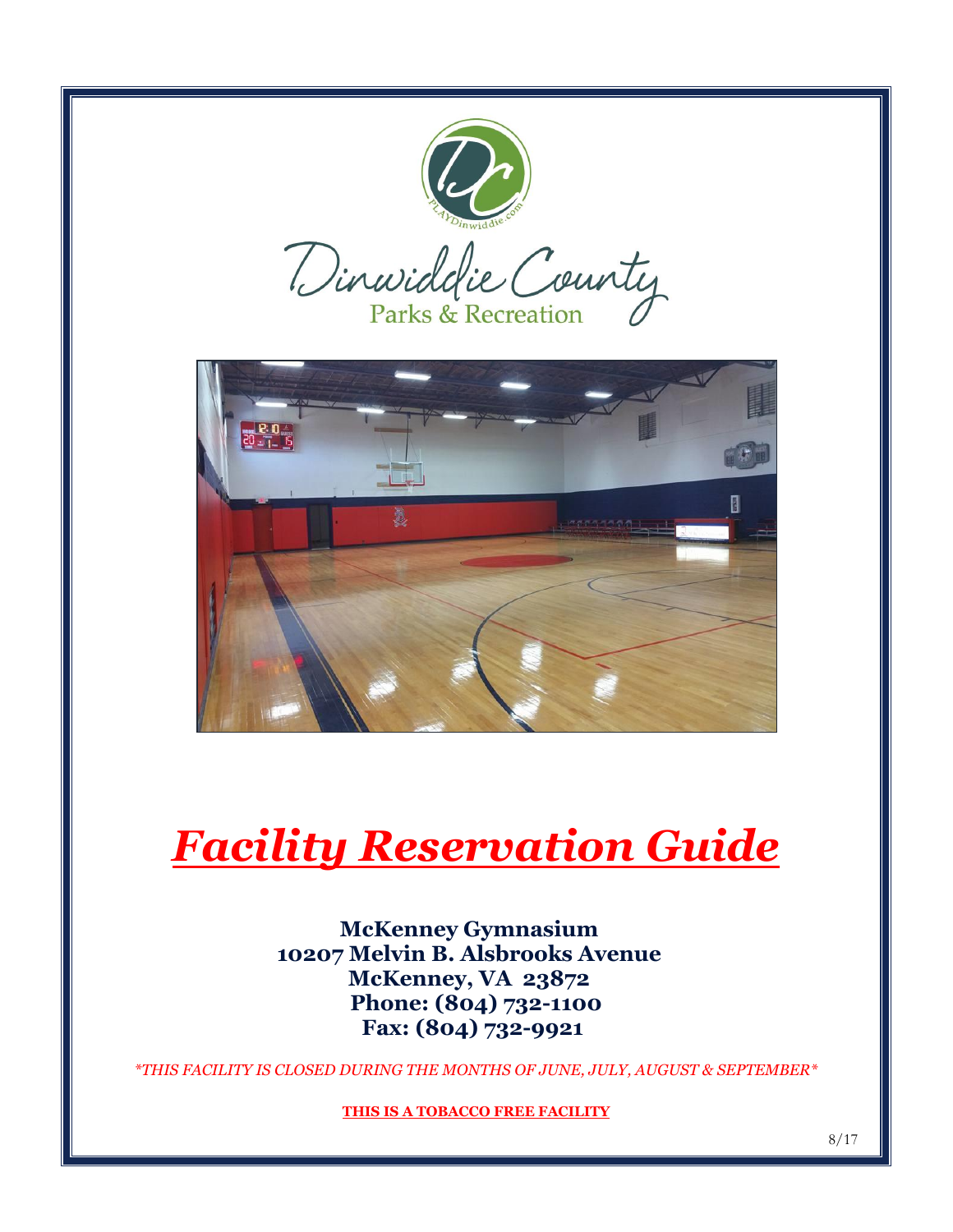# **Table of Contents**

| RESPONSIBILITIES FOR SUPERVISION OF GROUPS OR<br>ORGANIZATIONS COMPOSED OF PERSONS AGES 12 TO 20 4 |  |
|----------------------------------------------------------------------------------------------------|--|
| POLICY GOVERNING USE OF MCKENNEY GYMNASIUM 5-8                                                     |  |
|                                                                                                    |  |
| -Reservation Fees<br>-Hours of Operation<br>-Room Capacities                                       |  |
| FINANCIAL CONTROL SHEET (For office use only) 11                                                   |  |
|                                                                                                    |  |
|                                                                                                    |  |
|                                                                                                    |  |

**Items in the table of contents that have an asterisk (\*) next to them need to be signed by the applicant and submitted to the recreation staff at the time of reservation. The clean-up check list is signed at the conclusion of the event.**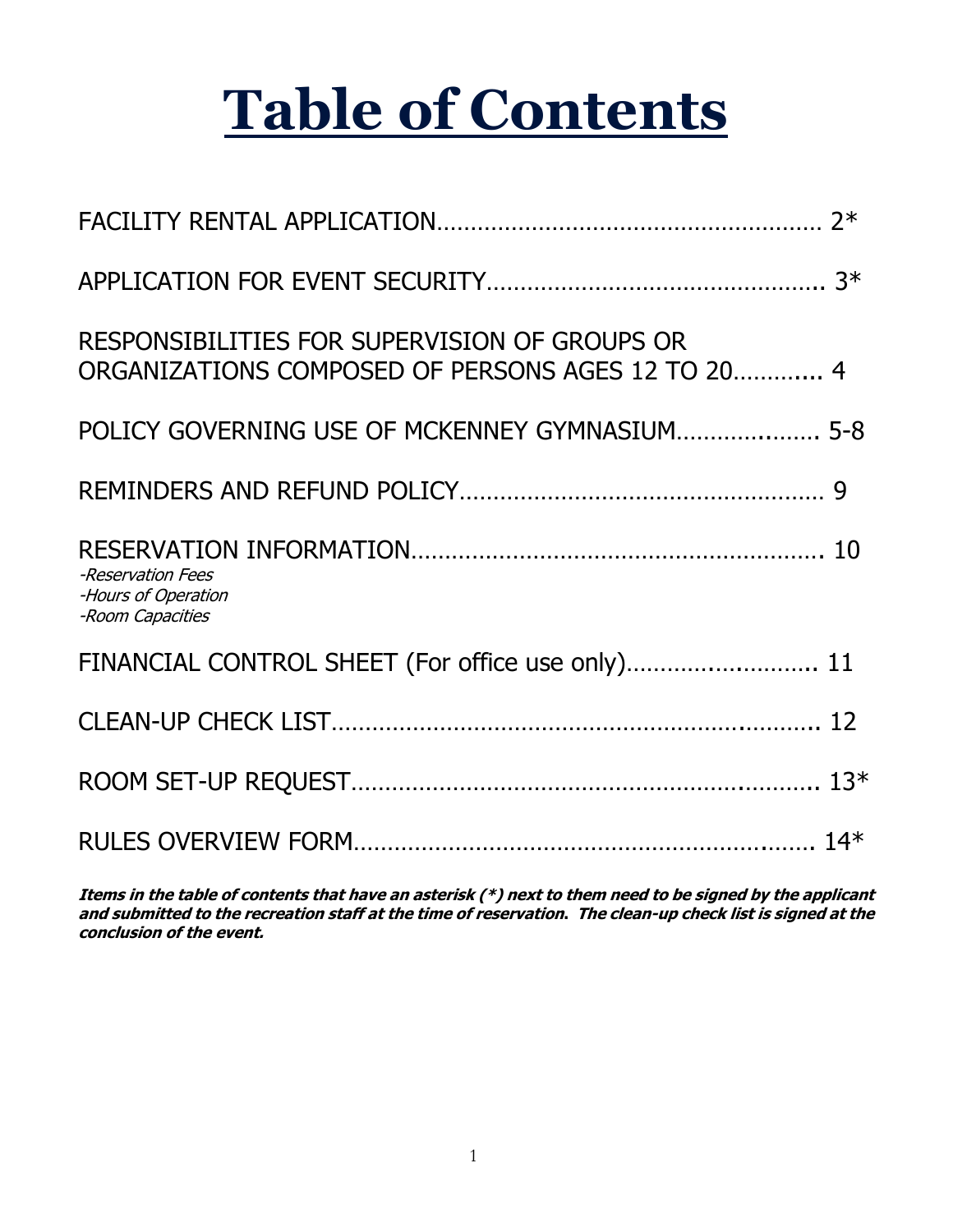

**Dinwiddie County Department of Parks, Recreation & Tourism FACILITY RENTAL APPLICATION** 



# **MCKENNEY GYMNASIUM 10207 MELVIN ALSBROOKS AVENUE, MCKENNEY, VA 23872 (804) 732-1100 Fax: (804) 732-9921**

This FACILITY RENTAL APPLICATION must be completed and returned to the recreation staff on duty. The applicant must read the Policy Governing Use of McKenney Gymnasium included in this guide. The full rental payment must be submitted, with the \$100.00 damage deposit and this application at the time of rental. **Please make checks payable to Dinwiddie County**. All deposits will be returned except as explained in the Policy Governing Use of McKenney Gymnasium. All deposits will be processed by the Dinwiddie County Treasurer's Office. Applications are accepted no more than a year in advance and no less than thirty (30) days before the event. For additional information, please contact the recreation office at (804) 732-1100.

# **Applicant Information**

| <b>Program Information</b> |                                                                                                                                                                                                                                                                                                  |
|----------------------------|--------------------------------------------------------------------------------------------------------------------------------------------------------------------------------------------------------------------------------------------------------------------------------------------------|
|                            |                                                                                                                                                                                                                                                                                                  |
|                            | Is this an event for youth ages 12 to 20? $\Box$ Yes $\Box$ No (If yes, please complete Application for Event Security.)                                                                                                                                                                         |
|                            |                                                                                                                                                                                                                                                                                                  |
|                            |                                                                                                                                                                                                                                                                                                  |
|                            |                                                                                                                                                                                                                                                                                                  |
|                            | I have read and understand the terms and conditions for use of the facility. By signing this form, I agree, as the applicant, to abide by the terms<br>and conditions and understand that I will be held responsible and fiscally accountable for any damages occurring as a result of my event. |
|                            |                                                                                                                                                                                                                                                                                                  |
|                            | Copy of I.D. □YES                                                                                                                                                                                                                                                                                |
|                            |                                                                                                                                                                                                                                                                                                  |
|                            |                                                                                                                                                                                                                                                                                                  |
|                            |                                                                                                                                                                                                                                                                                                  |
|                            |                                                                                                                                                                                                                                                                                                  |

|  | <b>Application is:</b> | $\square$ Approved | $\square$ Denied |
|--|------------------------|--------------------|------------------|
|--|------------------------|--------------------|------------------|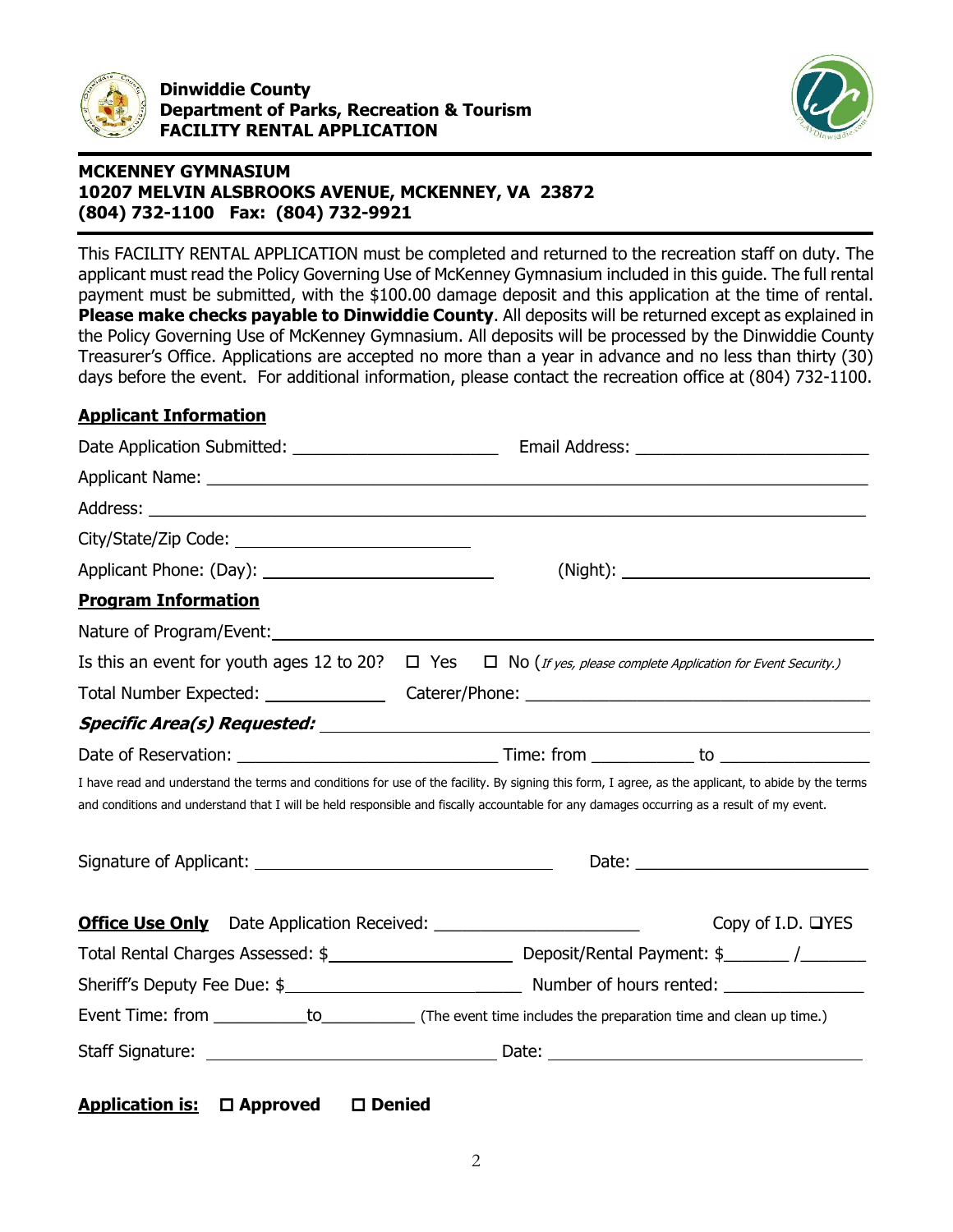



THIS APPLICATION FOR EVENT SECURITY must be completed and returned to recreation staff on duty for any event at McKenney Gymnasium for groups or organizations composed of persons ages 12 to 20 and or when deemed necessary or required to ensure the proper facilitation of the event by the Dinwiddie County Parks, Recreation & Tourism Staff. The applicant must read the Policy Governing Use of the McKenney Gymnasium included in this guide. Anyone signing this form must be at least 25 years of age and must accept full responsibility for the use of McKenney Gymnasium during the date and time agreed. **Please make checks payable to Dinwiddie County.** For additional information, please contact our recreation office at (804) 732-1100.

#### **Applicant Information**

| <b>Program/Event Information</b>                               |  |  |
|----------------------------------------------------------------|--|--|
|                                                                |  |  |
|                                                                |  |  |
| Is this an event for youth ages 12 to 20? $\Box$ Yes $\Box$ No |  |  |
|                                                                |  |  |

The application for event security should be completed when the facility or picnic shelter rental application are completed. **Upon receipt of this application for security, the Dinwiddie County Parks, Recreation and Tourism Staff will make arrangements to obtain security from the Dinwiddie County Sheriff's Department, at the applicant's expense.** This application and payment for the security services must be submitted with the facility or picnic shelter rental application.

One uniformed Deputy currently employed by the Dinwiddie County Sheriff's Department will be provided for the event. The applicant is not permitted to provide his or her own security or hire personnel from any other security organization, agency, firm, or police department. The applicant must notify the recreation staff of cancellation of the event at least thirty (30) days before the event date. This must be done in writing, by mail or in person at McKenney Gymnasium. Failure by the applicant to notify the recreation staff of event cancellation where security services have been assigned without the required thirty (30) days' notice will be billed for two (2) hours of service. The Dinwiddie County Sheriff's Deputy Fee is \$35.00 per hour for a minimum of four (4) hours of service.

| Signature of Applicant: Signature of Applicant:                                  | Date: $\qquad \qquad$                                                                                                                                                                                                          |
|----------------------------------------------------------------------------------|--------------------------------------------------------------------------------------------------------------------------------------------------------------------------------------------------------------------------------|
| <b>Office Use Only</b><br>Date Application Received: _______                     | Total Security Fees Assessed: \$                                                                                                                                                                                               |
| Din. Co. Sheriff's Deputy Assigned to Event: ___________________________________ |                                                                                                                                                                                                                                |
|                                                                                  | Date: the contract of the contract of the contract of the contract of the contract of the contract of the contract of the contract of the contract of the contract of the contract of the contract of the contract of the cont |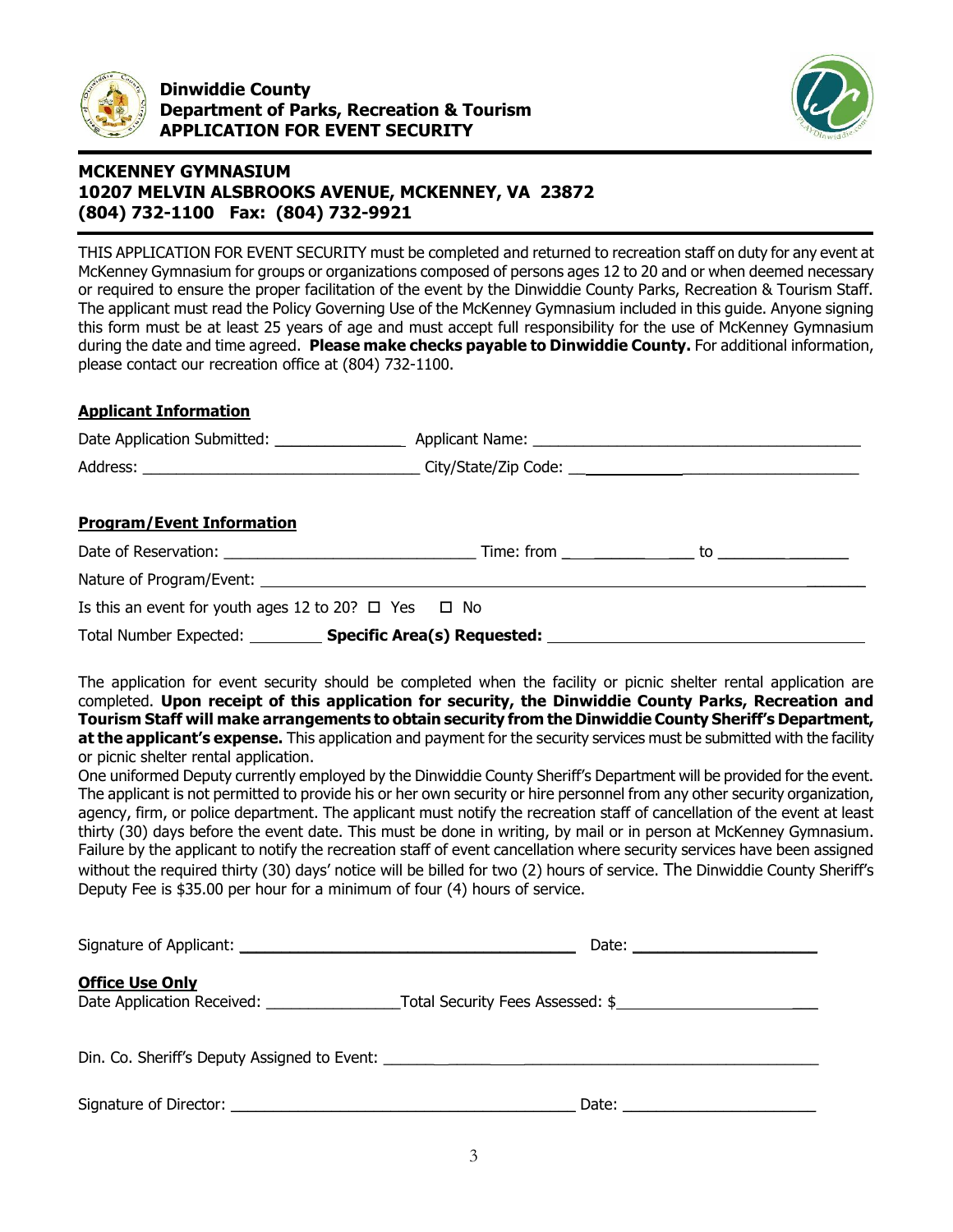



- Ensure the ratio of adult chaperones being, two chaperones 25 years of age or older for every twenty-five (25) participants. Chaperones at the greeters table shall not count as chaperones toward this required ratio.
- Ensure the adult chaperone(s) being on-site at all times.
- Ensure the number of guests does not exceed the maximum room occupancy for requested areas of use.
- Ensure an accurate Guest List being on-site throughout the rental and monitored by two adult chaperones age 25 years old or older. These two chaperones shall not count towards the required chaperone ratio. The Guest List must include each chaperone and participant attending the event and must be submitted on the day of the event.
- Ensure the appropriate and legitimate conduct and behavior of all guests.
- Chaperones must ensure that the participants are not gathering or loitering anywhere outside the facility including the parking lot.
- A greeter's table to check-in participants must be visible near the main entrance of the center and facilitated by two chaperones age 25 years old or older at all times. Chaperones at the greeter's table shall not count as chaperones toward the required ratio.
- Only those participants that are on the Guest List will be permitted to enter McKenney Gymnasium to attend the event.
- All lights will remain on in all areas of the facility for maximum visibility during events for participants ages 12 to 20.
- Cooperate with, and assist Dinwiddie County personnel to immediately terminate the event should the conduct or actions of guests or uninvited visitors, pose risks of danger to citizen or staff safety, Dinwiddie County property, or well-being.
- The applicant must hire adequate security according to the provisions of the Application of Event Security for all events for participants ages 12 to 20. The Deputy will be in full uniform and at the event solely for the purpose of providing security and monitoring the entire event. **I have read and accept the above responsibilities for supervision of groups or**

# **organizations composed of persons ages 12 to 20. I will ensure adherence.**

| Event Date:<br><u> 1989 - Johann Stein, mars and de families and de families and descriptions of the state of the state of the s</u> | Event Time: Event Time: |
|--------------------------------------------------------------------------------------------------------------------------------------|-------------------------|
|                                                                                                                                      |                         |
| Applicant Signature: 1997 - 1997 - 1998 - 1999 - 1999 - 1999 - 1999 - 1999 - 1999 - 1999 - 1999 - 1999 - 1999                        | Date: $\sqrt{ }$        |
|                                                                                                                                      |                         |
| Staff Signature:                                                                                                                     | Date:                   |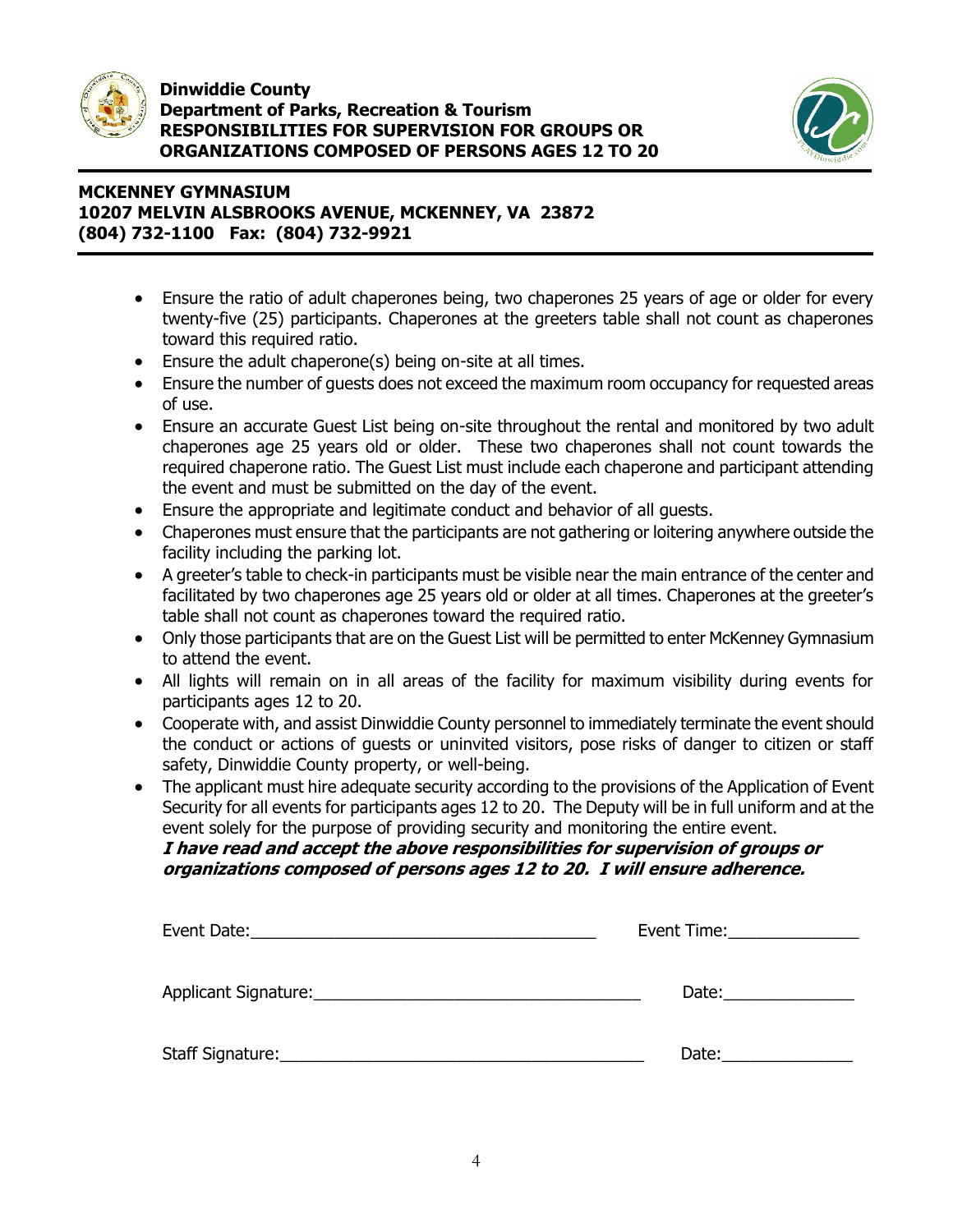



- 1. The application to use McKenney Gymnasium must be submitted to the recreation staff on duty. Dinwiddie County residents may reserve the facility up to one (1) year before the desired date. Non-County residents may reserve the facility up to six (6) months before the desired date. Any rentals for governmental use, other than activities sponsored by the Dinwiddie County Department of Parks, Recreation & Tourism, may be confirmed up to ninety (90) days before the desired date. Proof of County residency (driver's license or voter registration card) must be provided with the application for use. Completed applications, deposits and rental fees may be submitted during regular office hours, Monday through Friday 10:00 a.m. - 9:00 p.m. (Eastside) or 12:00 noon to 8:00 p.m. (Ragsdale). Please keep in mind when planning your event that the facility can be reserved during the year from October to May, the facility is closed for the summer for the months of June, July, August and September.
	- a. If two or more County residents arrive at the same time and wish to apply for the same date, a lottery drawing will be held to decide who is granted the use of the facility for that date. The drawing will be conducted by the recreation staff on duty, and will be held in the presence of the participating residents. The standard state issued driver's license will be used as the lottery drawing card. To participate in the lottery all participants must arrive at the center by 10:00 a.m. The lottery will begin promptly at 10:15 a.m.
	- b. If one or more County residents and one or more non-County residents arrive at the same time and wish to reserve the same date, the County residents will have priority over the non-County residents.
	- c. If two or more non-County residents arrive at the same time and wish to reserve the same date, a lottery drawing will be held to decide who is granted use of the facility for that date. The drawing will be held by the recreation staff on duty and will be held in the presence of the non-County residents.
	- d. All reservations decided according to these procedures are final.

#### 2. **ALL RENTAL DEPOSITS AND FEES MUST BE PAID WHEN THE RENTAL APPLICATION IS SUBMITTED AT THE TIME OF RESERVATION. NO EXCEPTIONS.**

- 3. A damage deposit of \$100.00 made payable to Dinwiddie County will be added to the total rental fee and must be submitted with the completed application. After use of the facility on the specified date, **the deposit will be refunded with-in thirty (30) days except in the following instances:**
	- a. Any damage is done to the building or McKenney Gymnasium property.
	- b. Failure to meet the following requirements for clean-up:
		- (1) All materials brought into McKenney Gymnasium, including food and beverages, must be removed immediately following the event.
		- (2) All trash must be removed and placed in the proper trash dumpster outside the building.
		- (3) THIS IS A TOBACCO FREE FACILITY.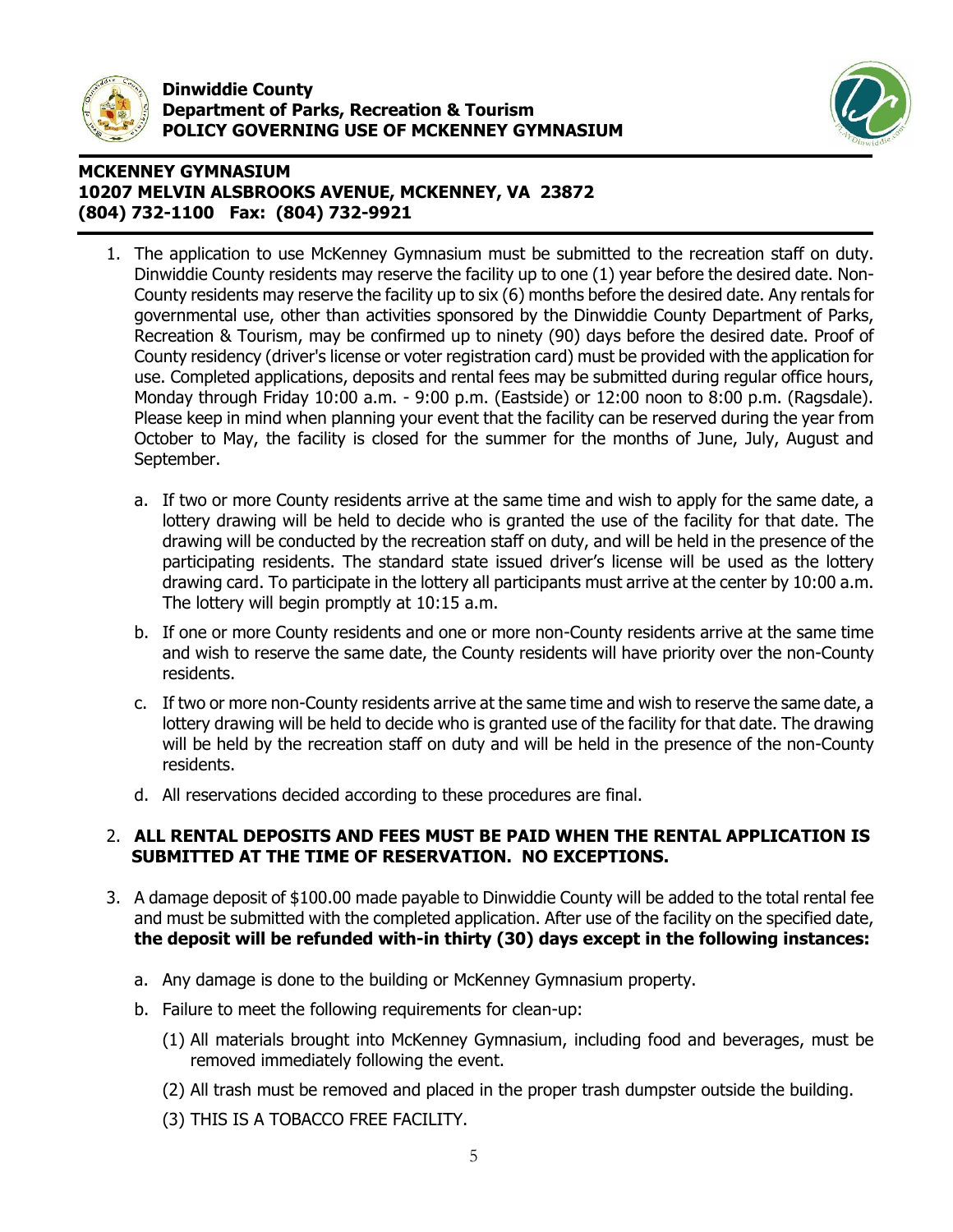- (4) All decorations must be removed and disposed of properly.
- (5) No rice or similar material may be thrown inside or outside McKenney Gym; birdseed may be thrown outside.
- c. Failure to notify recreation staff of event cancellation at least thirty (30) days before the event date. This must be done in writing, by mail, email or in person at Eastside or Ragsdale Community Center.
- d. Failure to vacate the building at the designated time.
- 4. Failure to notify recreation staff of event cancellation where security services have been assigned, without thirty (30) days' notice will be billed for two (2) hours of service.
- 5. Order of priority for use of McKenney Gymnasium:
	- a. Groups and/or programs under the direction or sponsorship of Dinwiddie County Parks, Recreation and Tourism.
	- b. Departments or agencies (to include those who receive County funds) of Dinwiddie County government as approved by the County Administrator.
	- c. Dinwiddie County School Board.
	- d. Non-profit charitable, educational, civic, fraternal, or social organizations offering programs to the residents of Dinwiddie County.
	- e. Corporations, businesses, and residents of Dinwiddie County offering programs to the residents of Dinwiddie County.
	- f. Residents and non-residents for personal non-fundraising functions.
- 6. Individuals wishing to tour the facility or to arrange for an event must make an appointment with the recreation staff on duty so as not to interfere with events in progress.
- 7. All parties using McKenney Gymnasium are responsible for any damages to the facility and its' property. If this damage exceeds the \$100.00 Damage Security Deposit, charges will be made to the user to cover such damages.
- 8. Any applicant wishing to use a private caterer for any event must submit the caterer's name and phone number with the application. The caterer must follow all state and local regulations governing the serving of food and beverages. Caterers are not permitted to enter the facility before the event set up time to prepare or set up for an event.
- 9. No materials or equipment, including signs or posters, shall be attached to McKenney Gymnasium or its property. No flammable liquids or materials may be used without prior inspection and approval from the recreation staff, as we must ensure they are in compliance with the Department of Fire, fire code. The use of open flames, candles, sparklers or fire is prohibited.
- 10. The number of people in McKenney Gymnasium shall not exceed established capacities.
- 11. No money or admission shall be collected on the premises any time by a non-governmental user of McKenney Gymnasium.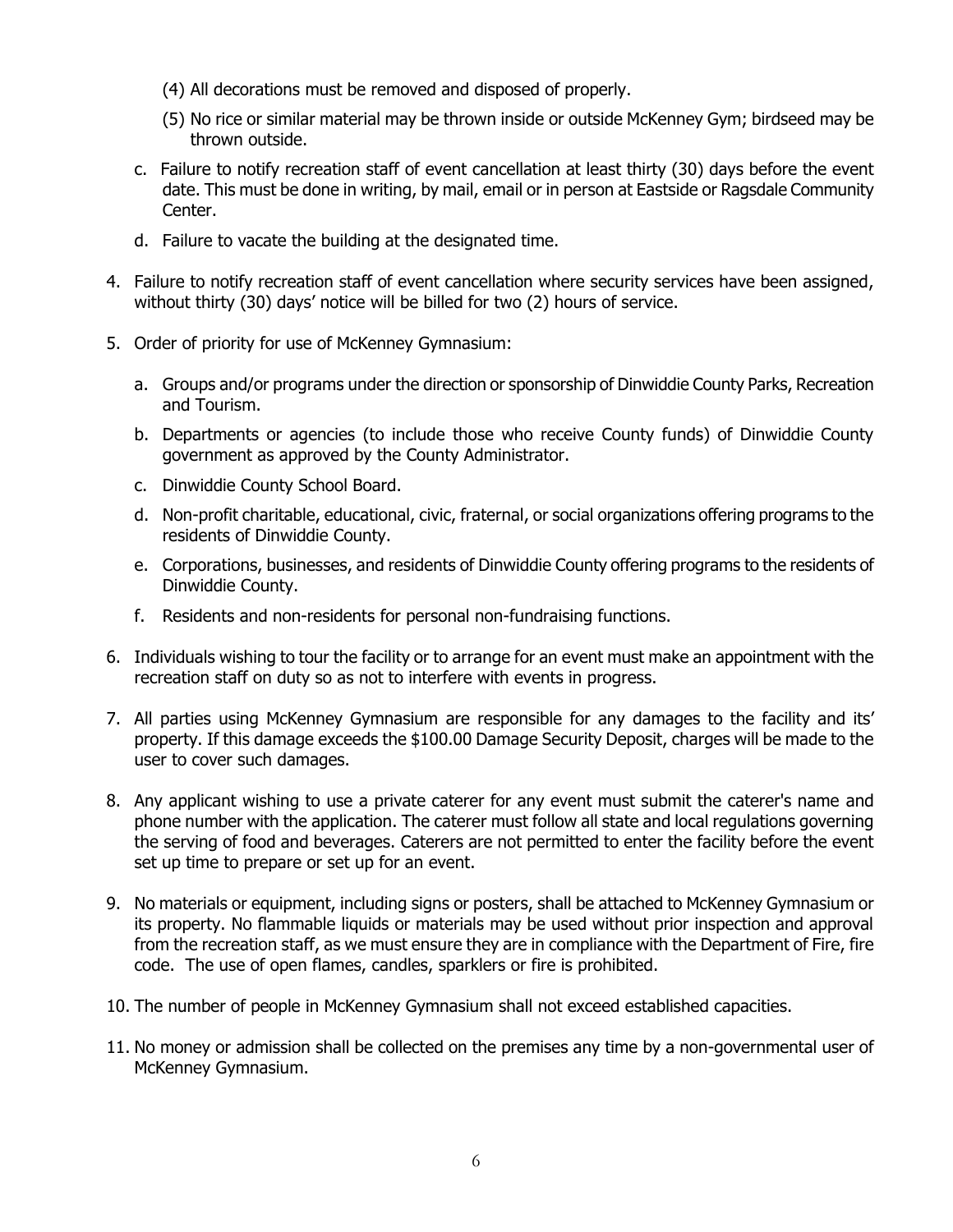- 12. The sale of food or drink is prohibited inside or on the grounds of McKenney Gymnasium. Furthermore the consumption of alcoholic beverages is prohibited inside or on the grounds of McKenney Gymnasium.
- 13. The Dinwiddie County Department of Parks, Recreation & Tourism and Dinwiddie County shall assume no responsibility for any property placed in or on our premises.
- 14. All applications for use of McKenney Gymnasium must be signed by an individual at least 22 years of age. Permission for groups or organizations composed of at least 10 persons ages 12 to 20 shall be granted only to individuals at least 25 years of age or older who accept responsibility for supervising them. In instances where events are held with participants ages 12 to 20, the following procedures must be followed (See the Application for RESPONSIBILITIES FOR SUPERVISION FOR GROUPS OR ORGANIZATIONS COMPOSED OF PERSONS AGES 12 TO 20):
	- a. There must be two chaperones 25 years of age or older for every twenty-five (25) participants and the chaperones must be present at all times. Chaperones at the greeter's table shall not count as chaperones toward this required ratio.
	- b. A list of the names or a Guest List, which includes each chaperone and participant attending the event, must be provided to the recreation staff on the day of the event.
	- c. A greeter's table to check-in participants must be visible near the main entrance of the center and facilitated by two chaperones age 25 years or older at all times. The chaperones at the greeter's table shall not count as chaperones toward the required chaperone ratio. Only those participants that are on the Guest List will be permitted to enter McKenney Gymnasium to attend the event.
	- d. All lights will remain on in McKenney Gymnasium for maximum visibility during events held for participants ages 12 to 20.
	- e. The applicant must hire adequate security according to the provisions of the Application for Event Security for all events for participants ages 12 to 20. The Deputy will be in full uniform and at the event solely for the purpose of providing security and monitoring the entire event.
- 15. Any equipment, furniture or set ups to be arranged will be completed by the Parks, Recreation and Tourism Staff. Applicants must provide diagrams showing placement of tables and chairs to the recreation staff when the rental application is submitted.
- 16. The County of Dinwiddie reserves the right, in its sole discretion, to cancel any use of the subject premises for any reason, and the sole recourse of the person reserving or using the facility shall be to a refund of the fees that they have paid. In the event that the cancellation is due to the violation of any County policies or is otherwise the fault of the person reserving or using the facility, the County shall not owe any refund. Please call the Dinwiddie County Department of Parks, Recreation & Tourism at 732-1100 if you have any questions or concerns about closings or cancellations.
- 17. Please call the Dinwiddie County Department of Parks, Recreation & Tourism at 732-1100 if you have any questions or concerns about closings or cancellations.
- 18. McKenney Gymnasium is provided in "as is" condition. The Dinwiddie County Department of Parks, Recreation & Tourism makes no warranty of guarantee as to the condition of the facility or the condition of the availability of the equipment provided. We would like to inform applicants/participants of McKenney Gymnasium that the County of Dinwiddie may have sovereign immunity to claims arising from the use of this facility.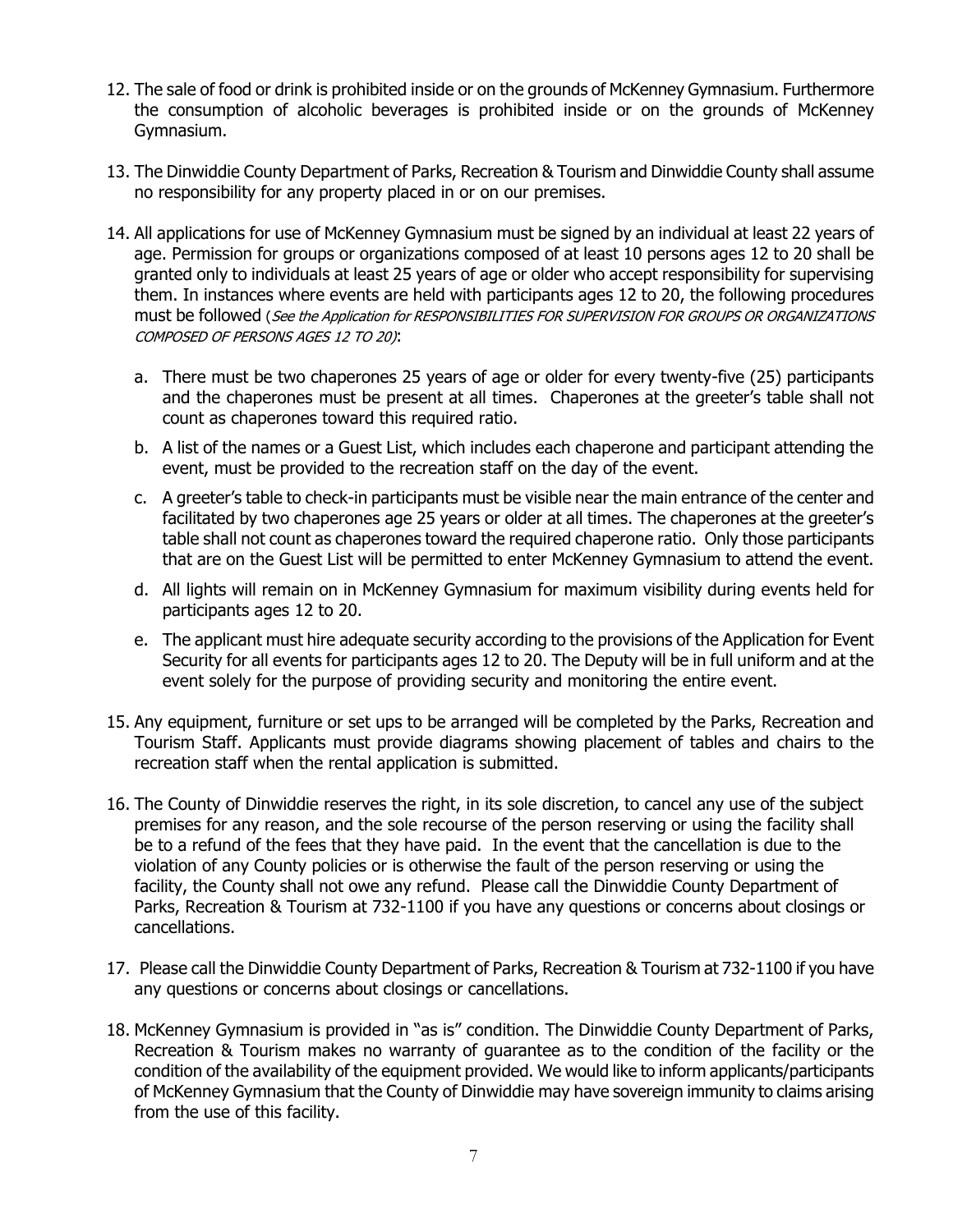- 19. Non-Government applicants are prohibited from charging fees for participation in any event/program at McKenney Gymnasium or on its premises. Donations requested or accepted will be deemed a fee for the purpose of this prohibition. Fundraising for political purposes is prohibited. Anyone found collecting money will have their event ended, will automatically lose their deposit and will be charged the full rental amount for use of the facility.
- 20. Applicants are responsible for coordinating all aspects of their event within the requested event hours.
- 21. Other programs/events may occur in the center at the same time as your event.
- 22. The Dinwiddie County Department of Parks, Recreation & Tourism reserves the right to refuse or deny the use of McKenney Gymnasium to any activity or event that is derogatory in nature or not of a family oriented subject matter. All activities and events are subject to review and approval or denial by the recreation staff.
- 23. No changes in set-up may be made on the day of the event. The applicant must prepare/set-up, host and clean up the event with-in the time block rented. The applicant is responsible for managing the time block rented to accommodate the entire event. No extra time will be given before or after the event. Additional hours cannot be purchased on the day of the event. The recreation staff will notify the applicant an hour before their event time block ends, to ensure proper event time management. If the applicant goes beyond their event time they will lose their deposit and will not be able to rent the facility in the future. Any changes to the initial requests made must be done by the applicant by mail, email or in person by letter of request fourteen (14) days before the event. If a reservation requires the rental of multiple rooms, all rooms must rented for the same time block. All changes must be approved by the recreation staff.
- 24. The possession, consumption and/or distribution of controlled substances are strictly prohibited on the premises. This is a tobacco free facility. The use of tobacco products to include cigarettes and e-cigarettes is prohibited.
- 25. Applications to use McKenney Gymnasium are accepted on a first-come/first-serve basis no more than a year in advance and **no less than thirty (30) days before the event.** The only exception to this policy is if the event is a repass for a funeral. Repass events can be scheduled under 30 days if the facility and staff to supervise the event are available at the time of the request.
- 26. Guests are required to wear shirts, shoes and proper attire when visiting the facility.
- 27. Scratch cooking is prohibited when using the kitchen facility. Food must be brought to the event prepared and can only be warmed when using the kitchen facility.
- 28. CONDUCT: In addition to complying with the other policies and procedures contained in the reservation packet and outlined in the policy governing use of the facility, the renter and guests, independent contractors and vendors must comply with all instructions and requests made by the recreation staff concerning conduct during the event. The Dinwiddie County Parks, Recreation and Tourism staff reserves the right to require the immediate removal from the premises any person who is causing a disturbance or engaging in any conduct that, in the sole discretion of the recreation staff, is threatening or dangerous to people or property. The County and recreation staff are not responsible for any damages or delays caused by the removal of such a person.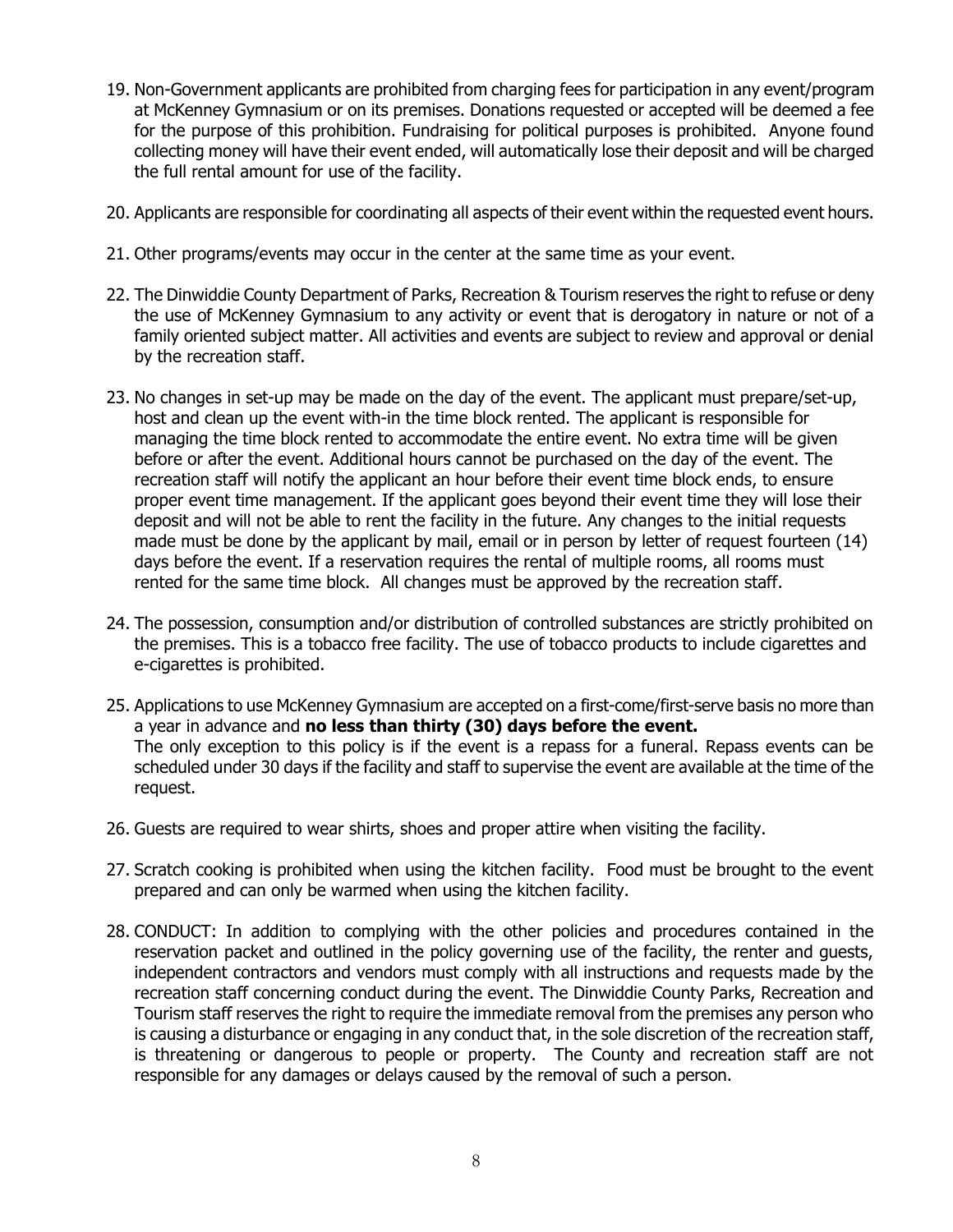# **REMINDERS**

**ALL RENTAL DEPOSITS AND FEES MUST BE PAID WHEN THE RENTAL APPLICATION IS SUBMITTED. NO EXCEPTIONS.**

**The recreation staff must authorize all requests for facility use before they can be confirmed.**

**McKenney Gymnasium will be closed on designated County holidays and the last two weeks of December through January 1 st for annual cleaning.**

**Please be prepared to show a photo I.D. when submitting a rental application. (Acceptable I.D.'s include: driver's license, passport, and military I.D.)** 

**The McKenney Gym facility closes during the summer, for the months of June, July, August and September. No private rentals or events will be held at the facility during this time.**

# **REFUND POLICY**

**Applicants that request a refund with 30 days' or more notice prior to their event will receive a full refund, to include their damage security deposit, rental fees and Sheriff's Deputy fees. Applicants must notify the recreation staff of event cancellation 30 days prior to their event in person, by mail, by fax or email.**

**Applicants that request a refund with less than 30 days' notice will receive a refund for their rental fees and two hours of their Sheriff's Deputy fees if security was needed for the event. The damage security deposit will be retained and 2 hours of the Sheriff's Deputy fees will be retained if security was needed for the event.**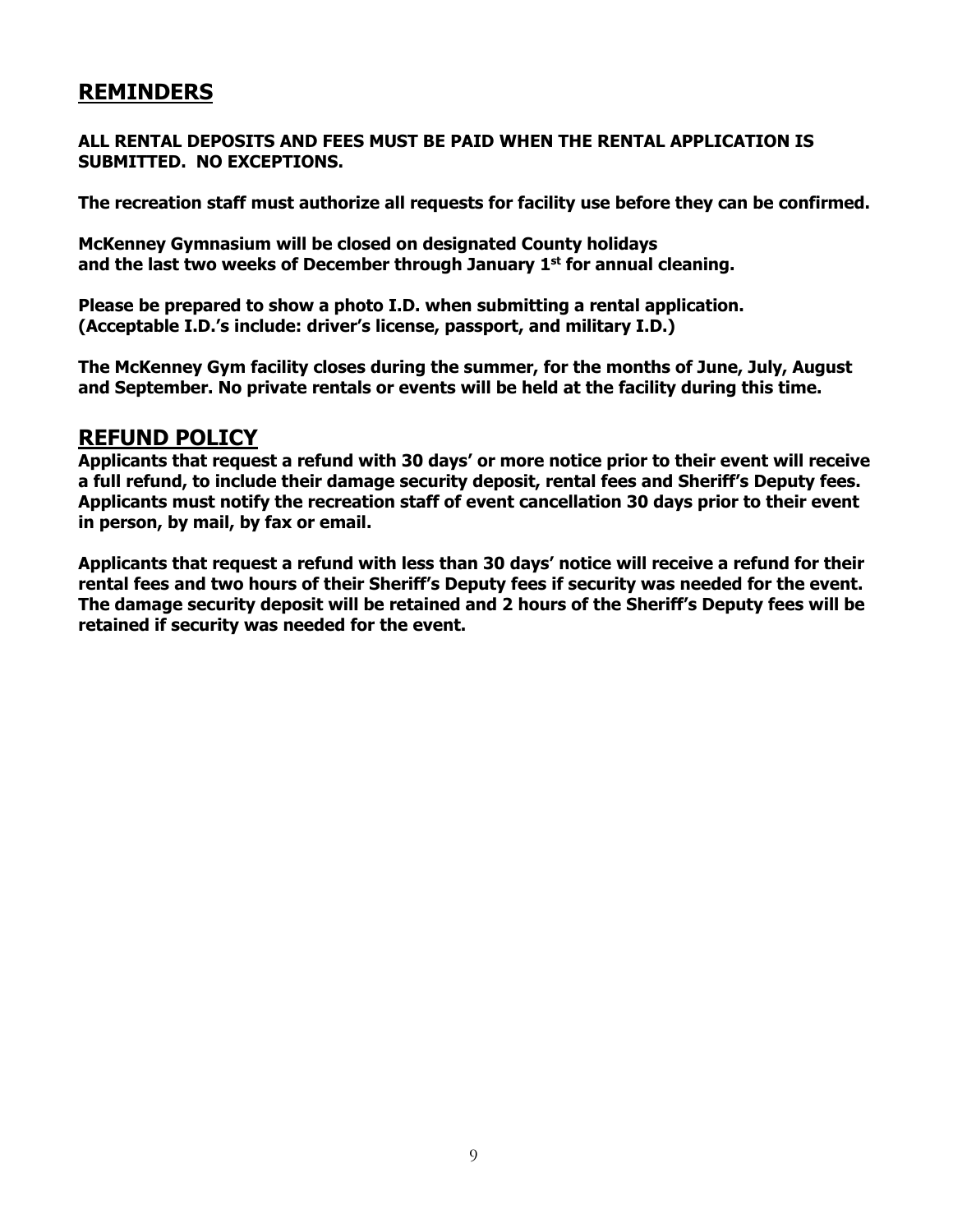

**Dinwiddie County Department of Parks, Recreation & Tourism RESERVATION INFORMATION GUIDE**



# **MCKENNEY GYMNASIUM 10207 MELVIN ALSBROOKS AVENUE, MCKENNEY, VA 23872 (804) 732-1100 Fax: (804) 732-9921**

#### **All non-governmental users of McKenney Gymnasium must pay the established fee in full. The fee schedule for use of McKenney Gymnasium shall be as follows:**

| <b>HOURLY RATE</b><br><b>Room</b> | 2 Hour Minimum - 10 Hour Max<br><b>Resident/Non-resident</b> |
|-----------------------------------|--------------------------------------------------------------|
| Gymnasium                         | \$40 per hour/\$80 per hour                                  |
| Multi-Purpose Meeting Room        | \$20 per hour/\$40 per hour                                  |
|                                   | OR                                                           |

| <b>BLOCK RATE</b><br><b>Room</b> | <b>5 Hour Minimum</b><br><b>Resident/Non-resident</b> | <b>Each Additional Hour</b><br><b>Resident/Non-resident</b> |
|----------------------------------|-------------------------------------------------------|-------------------------------------------------------------|
| Gymnasium                        | \$100/\$200                                           | $$10/$ \$45                                                 |
| Multi-Purpose Meeting Room       | \$55/\$100                                            | $$5/$ \$25                                                  |

Damage Security Deposit:.............................\$100.00 (Added to total rental fees.) Set-Up Fee:………………………………………...…..Included in rental fee. Dinwiddie County Sheriff's Deputy Fee……....\$35.00 per hour (a minimum of four (4) hours of service)

#### **Hours of Operation:**

| Sunday                             | <b>FACILITY CLOSED</b>  |
|------------------------------------|-------------------------|
| PRIVATE EVENT HOURS: Saturday      | 10:00 a.m. $-8:00$ p.m. |
| PRIVATE EVENT HOURS: Monday-Friday | 10:00 a.m. $-8:00$ p.m. |

#### **Seasonal Operating Hours:**

| October to May    | Facility open during the above listed hours of operation. |
|-------------------|-----------------------------------------------------------|
| June to September | <b>FACILITY CLOSED</b>                                    |

#### **Room capacities are as follows:**

| <b>Room</b>                        | <b>Dimensions</b> | <b>Standing</b> | <b>Seated</b> | <b>With tables</b> |
|------------------------------------|-------------------|-----------------|---------------|--------------------|
| Gymnasium                          | 65' x 87'         | $*113$          | $*113$        | N/A                |
| (*Includes players and spectators) |                   |                 |               |                    |
| Multi-Purpose Meeting Room         | $21' \times 44'$  | 40              | 40            | 40                 |

The Department of Parks, Recreation & Tourism exists to enhance the quality of life and to foster a sense of well-being and community for the citizens of Dinwiddie County. This is accomplished through the proper management of resources and by facilitating leisure services and recreational opportunities in safe and wellmaintained environments.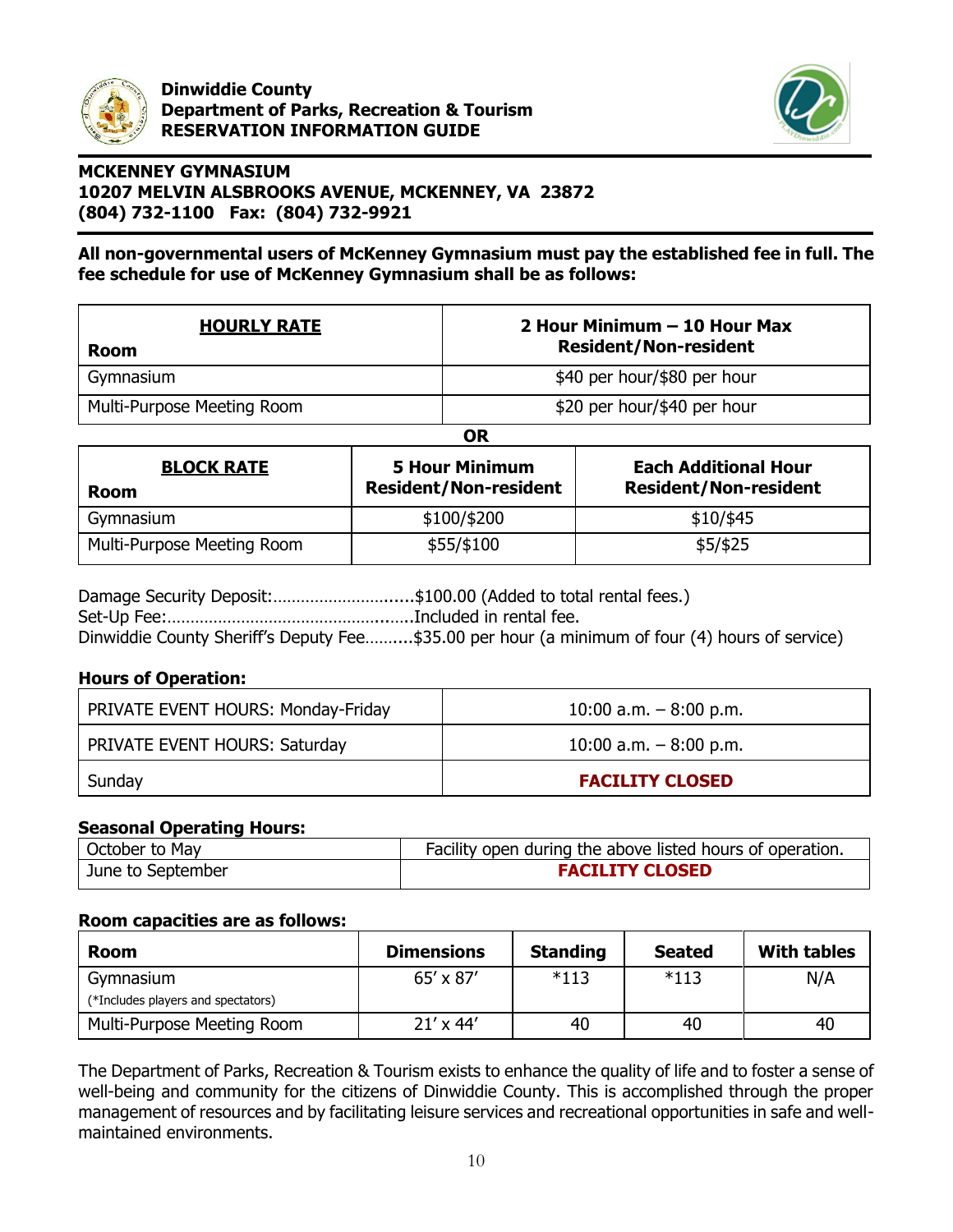



| <b>DAMAGE SECURITY DEPOSIT:</b>                | AMOUNT: _____________________                                                                                                                                                                                                  |  |
|------------------------------------------------|--------------------------------------------------------------------------------------------------------------------------------------------------------------------------------------------------------------------------------|--|
| <b>RENTAL PAYMENT:</b>                         | AMOUNT: _______________________                                                                                                                                                                                                |  |
| <b>SHERIFF'S DEPUTY SECURITY PAYMENT:</b>      | AMOUNT: _____________________                                                                                                                                                                                                  |  |
| <b>TOTAL PAYMENT INFORMATION:</b>              |                                                                                                                                                                                                                                |  |
|                                                |                                                                                                                                                                                                                                |  |
|                                                |                                                                                                                                                                                                                                |  |
|                                                |                                                                                                                                                                                                                                |  |
| ROOM DIAGRAM & ROOM SET-UP REQUEST FORM        |                                                                                                                                                                                                                                |  |
| <b>RULES OVERVIEW FORM</b>                     |                                                                                                                                                                                                                                |  |
|                                                |                                                                                                                                                                                                                                |  |
| DINWIDDE COUNTY SHERIFF'S DEPUTY VERIFICATION: |                                                                                                                                                                                                                                |  |
|                                                | DATE SUBMITTED: New York Subsequent And Subsequent And Subsequent And Subsequent And Subsequent And Subsequent And Subsequent And Subsequent And Subsequent And Subsequent And Subsequent And Subsequent And Subsequent And Su |  |
|                                                |                                                                                                                                                                                                                                |  |
| <b>REFUNDS</b>                                 |                                                                                                                                                                                                                                |  |
| FINANCE DEPOSIT CHECK #:                       |                                                                                                                                                                                                                                |  |
|                                                | AMOUNT RETAINED (See event clean-up check list): ________________________________                                                                                                                                              |  |
|                                                |                                                                                                                                                                                                                                |  |
|                                                |                                                                                                                                                                                                                                |  |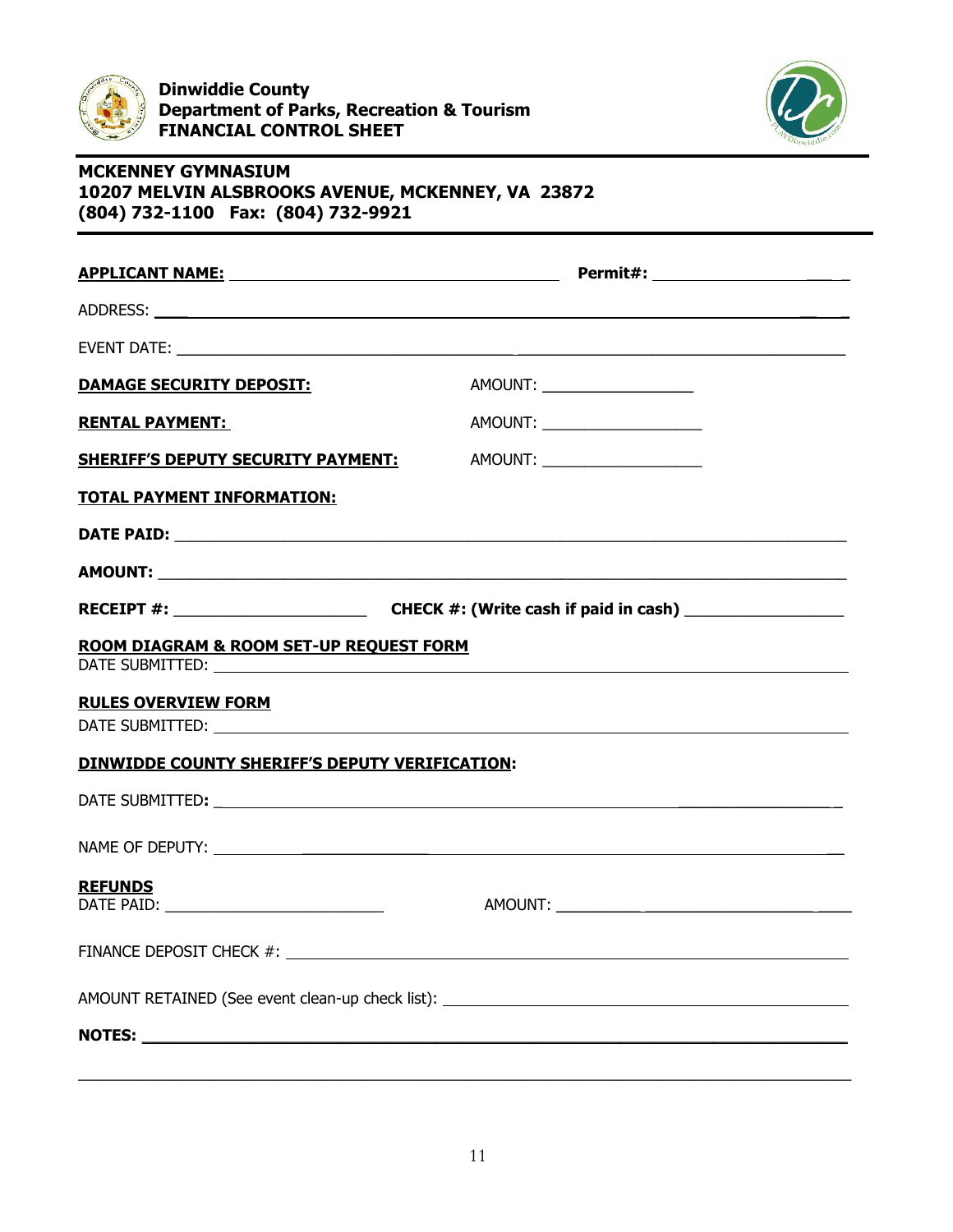



Below is a check list for clean-up procedures after an event. Please check if the cleaning has been completed. If it has not been completed, please make a note of the problem in the notes section below. Please review this form with the applicant/renter after the event and have them sign it.

|                      | Date: the contract of the contract of the contract of the contract of the contract of the contract of the contract of the contract of the contract of the contract of the contract of the contract of the contract of the cont |
|----------------------|--------------------------------------------------------------------------------------------------------------------------------------------------------------------------------------------------------------------------------|
|                      |                                                                                                                                                                                                                                |
| $\Box$ Yes $\Box$ No | Trash Disposal: (Placed in dumpster outside)                                                                                                                                                                                   |
| $\Box$ Yes $\Box$ No | Mop Floor (Mop any spills if needed)                                                                                                                                                                                           |
| $\Box$ Yes $\Box$ No | Birdseed (Thrown outside only)                                                                                                                                                                                                 |
| $\Box$ Yes $\Box$ No | Kitchen - Clean Sink/Counter Tops/ Clean Ovens and Equipment/ Clean Refrigerators                                                                                                                                              |
| $\Box$ Yes $\Box$ No | Party Rentals and Personal Property Removed                                                                                                                                                                                    |
| $\Box$ Yes $\Box$ No | Clean Floors of Trash and Food/ Carpet Vacuumed                                                                                                                                                                                |
| $\Box$ Yes $\Box$ No | Return All Borrowed Items: (Please list items borrowed in the notes section below.)                                                                                                                                            |
| $\Box$ Yes $\Box$ No | Vacate Premises on Time                                                                                                                                                                                                        |
| <b>Notes:</b>        |                                                                                                                                                                                                                                |

**\_\_\_\_\_\_\_\_\_\_\_\_\_\_\_\_\_\_\_\_\_\_\_\_\_\_\_\_\_\_\_\_\_\_\_\_\_\_\_\_\_\_\_\_\_\_\_\_\_\_\_\_\_\_\_\_\_\_\_\_\_\_\_\_\_\_\_\_\_\_\_\_**

# **ROOM (S) RENTED:**

 $\square$  Gym  $\square$  Multi-purpose Room

Event Time: from \_\_\_\_\_\_\_\_\_\_\_\_\_\_ to \_\_\_\_\_\_\_\_\_\_\_\_\_\_

 $\square$  Deposit will be refunded.

□ Deposit will **NOT** be refunded.

 $\Box$  Additional expenses will be incurred due to damages.

**Applicant Signature: \_\_ \_\_\_\_\_\_\_\_\_\_\_\_\_\_\_\_\_\_\_\_\_\_\_\_\_\_\_\_\_\_\_\_\_\_\_\_\_\_\_\_\_\_\_\_\_\_\_\_\_\_\_\_\_**

**Staff Signature: \_\_\_\_\_\_\_\_\_\_\_\_\_\_\_\_\_\_\_\_\_\_\_\_\_\_\_\_\_\_\_\_\_\_\_\_\_\_\_\_\_\_\_\_\_\_\_\_\_\_\_\_\_\_\_\_\_\_\_\_**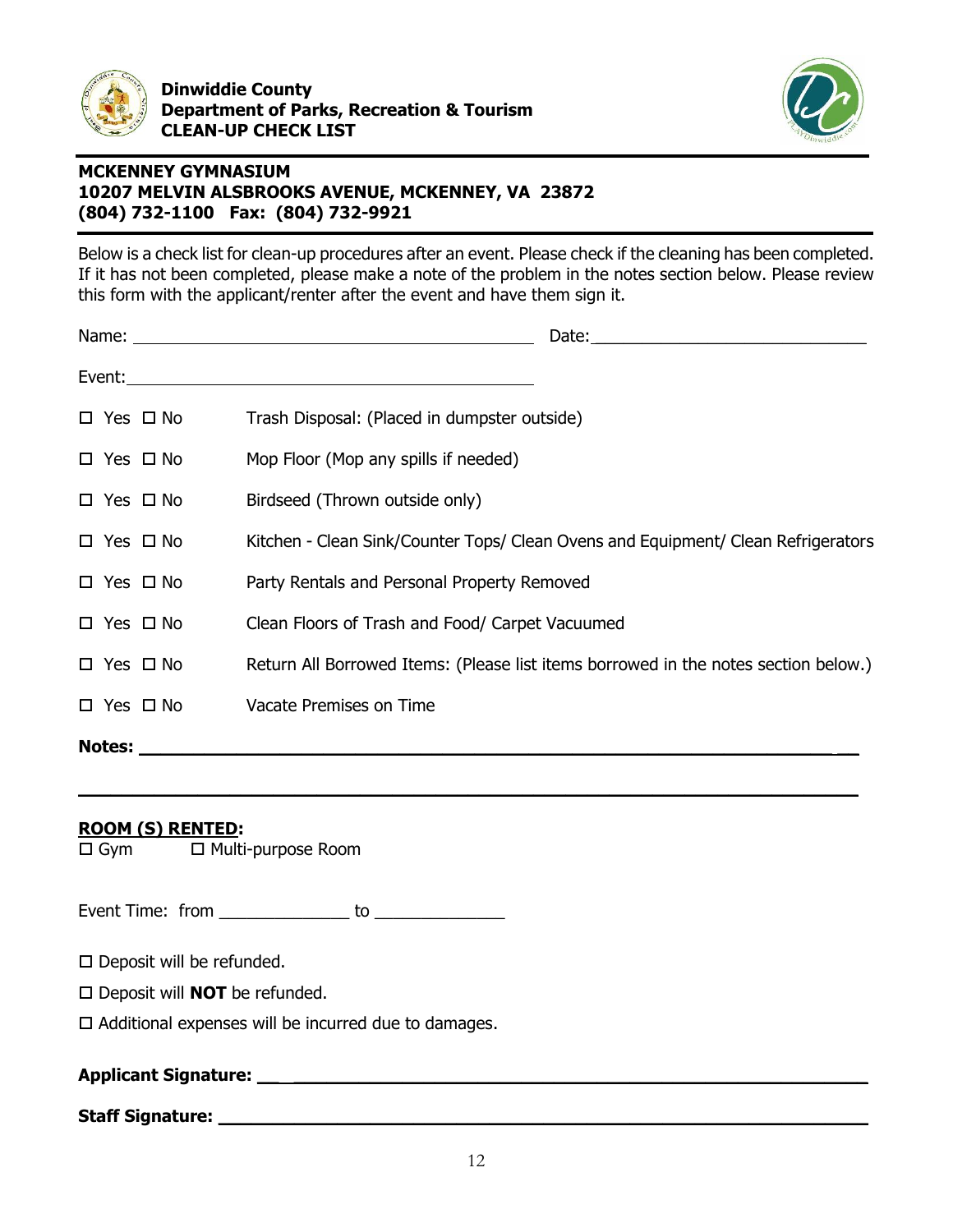

**Dinwiddie County Department of Parks, Recreation & Tourism ROOM SET-UP REQUEST**



# **MCKENNEY GYMNASIUM 10207 MELVIN ALSBROOKS AVENUE, MCKENNEY, VA 23872 (804) 732-1100 Fax: (804) 732-9921**

Please complete and return to the recreation staff on duty at least fourteen (14) days before use. Items available for room set-ups include:

| <b>EQUIPMENT AVAILABLE</b>                       | Yes | No | Number Available | Number Needed |
|--------------------------------------------------|-----|----|------------------|---------------|
| *Chairs                                          |     |    | 40               |               |
| *Rectangular Tables (6' x 3')                    |     |    |                  |               |
| Easel                                            |     |    |                  |               |
| Portable Projector                               |     |    |                  |               |
| Portable Projector Screen                        |     |    |                  |               |
| Surge Protector                                  |     |    |                  |               |
| Room Request Form/Final Room Diagram             |     |    |                  |               |
| *Room size determines number of table and chairs |     |    |                  |               |

| <b>KITCHEN APPLIANCES</b> | Yes | No | Number Available |  |
|---------------------------|-----|----|------------------|--|
| Oven                      |     |    |                  |  |
| Refrigerator              |     |    |                  |  |

| <b>PLEASE REMEMBER:</b>                                                                                  |
|----------------------------------------------------------------------------------------------------------|
| Once the final room diagram is completed, the event set-up may not be changed.                           |
| If any Recreation property needs to be moved, please ask the Recreation staff to move the items for you. |
| If coolers are used, please ask the recreation staff to place a floor mat under the cooler to absorb any |
| condensation/water run-off.                                                                              |
|                                                                                                          |

**\_\_\_\_\_\_\_\_\_\_\_\_\_\_\_\_\_\_\_\_\_\_\_\_\_\_\_\_\_\_\_\_\_\_\_\_ \_\_\_\_\_\_\_\_\_\_\_\_\_\_\_\_\_\_\_\_\_\_\_\_\_\_\_\_\_\_\_\_\_\_\_\_\_\_\_\_\_\_\_\_**

**Signature of Applicant Date of Request** 

**\_\_\_\_\_\_\_\_\_\_\_\_\_\_\_\_\_\_\_\_\_\_\_\_\_\_\_\_\_\_\_\_\_\_\_\_\_\_\_\_\_\_\_\_**

**Staff Signature Date Received**